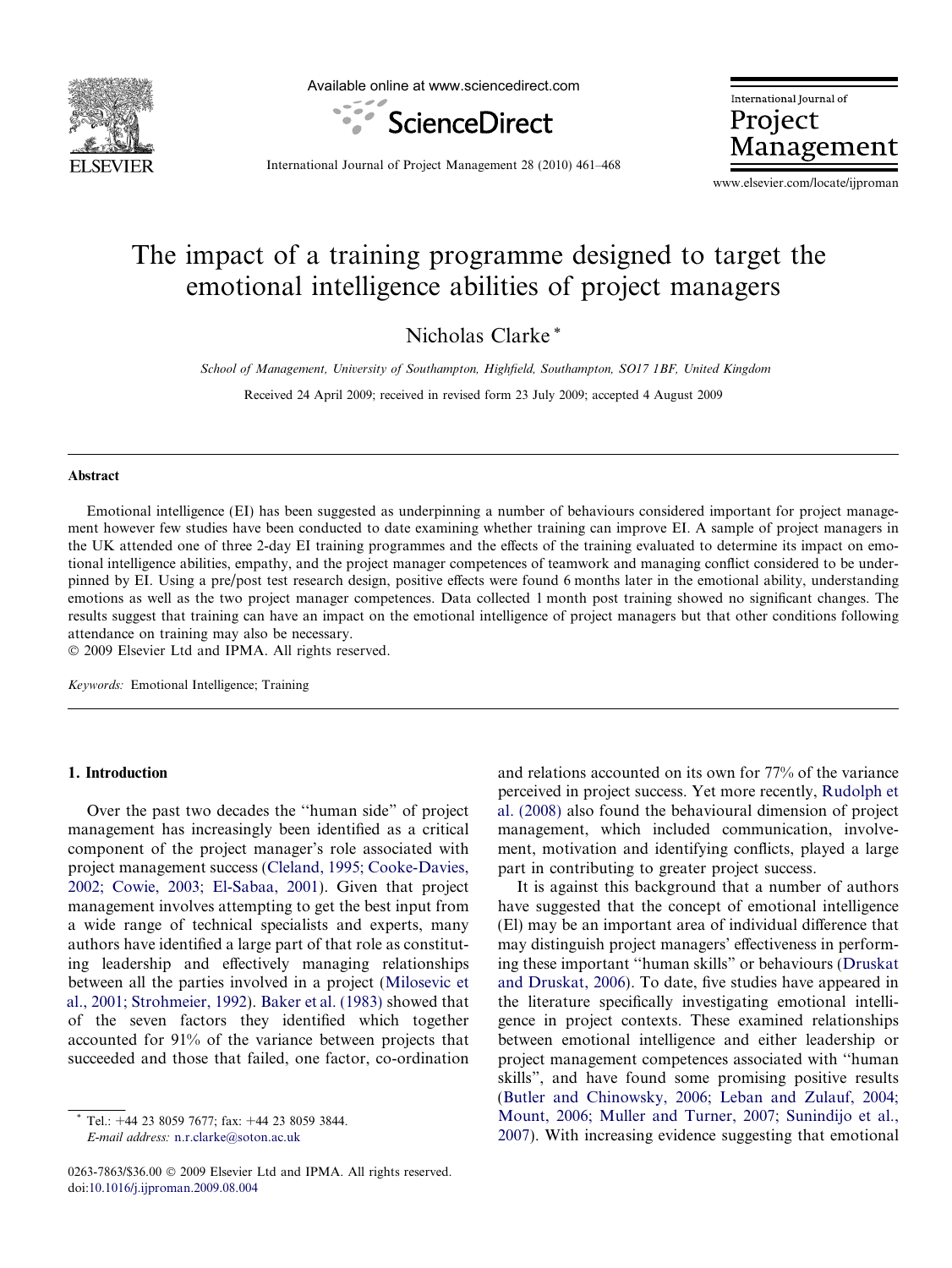intelligence is able to predict a wide range of key behaviours associated with effectively working in, and managing projects, the question of whether emotional intelligence can be developed is becoming of far greater interest to the project management community. The expectation being that by developing the emotional intelligence of those working in projects, gains should eventually be seen in terms of improvements in those project management behaviours deemed important to successful projects ([Turner and](#page--1-0) [Lloyd-Walker, 2008\)](#page--1-0).

This study therefore aims to make a contribution specifically to the project management field by examining the effects of training on a sample of project managers in the UK, and identifying whether changes occur in their emotional intelligence and relevant project management competences. The results show some positive effects for training. The findings are therefore of particular significance for those considering how best to design development strategies to enhance project management performance with emotional intelligence as a key focus.

#### 2. The concept of emotional intelligence and its development

Throughout the 1990s a number of differing conceptualizations of emotional intelligence or models have been proposed, igniting considerable debate as to the theoretical validity of the concept [\(Conte, 2005; Locke, 2005\)](#page--1-0). Although there is some degree of overlap between a number of these models (for example most include an emphasis on emotional awareness), essentially they differ quite markedly in how they perceive the El construct, how it is measured and the relationships the construct potentially has to other relevant aspects of human functioning. Generally these differing models can be categorized as either abilitybased conceptualizations of El, mixed-model conceptualizations and competence-based approaches, although some models do not always fit neatly into either grouping. The ability model of emotional intelligence ([Salovey and](#page--1-0) [Mayer, 1990](#page--1-0)) is widely regarded as the most scientifically robust model of emotional intelligence in that it meets the criteria far more closely than others, for what might be termed an independent intelligence. The four abilities are cognitive in nature and are argued as developing from early childhood onwards. These four abilities are arranged in a hierarchical fashion in the following order: (1) the ability to perceive emotion; (2) the ability to integrate emotion to facilitate thought; (3) the ability to understand emotions; and (4) the ability to manage emotions.

Over the past 15 years there has been considerable work undertaken in developing an appropriate measure and establishing its validity with some promising results. For example, the ability measure of El correlates only modestly with other forms of cognitive ability (e.g. verbal and perceptual reasoning [\(Mayer et al., 2008\)](#page--1-0), and aspects of personality such as openness and agreeableness ([Day and](#page--1-0) [Carroll, 2004; Lopes et al., 2003\)](#page--1-0), thereby offering some support for the independent nature of the construct. By contrast both mixed [\(Bar-On, 1997](#page--1-0)) and competence [\(Goleman, 1995, 1998\)](#page--1-0) models of emotional intelligence include a range of non-cognitive capabilities or personality traits as part of their overall conceptualization of the construct. As a result, many of the measures used to assess emotional intelligence from this perspective have received some degree of criticism as sharing an extensive degree of overlap with existing measures of personality such that the independent and unique nature of the construct is compromised ([Davies et al., 1998\)](#page--1-0). This is important since it suggests such measures of El may not be offering anything new in terms of accounting for differences in individuals' performance, whereas the ability model may be explaining something more distinctive.

Seven studies have to date reported evaluations of interventions designed to develop emotional intelligence. Two of these studies used competence based measures of emotional intelligence drawn from Goleman's Emotional Competence Inventory [\(Sala, 2006; Turner and Lloyd-Walker,](#page--1-0) [2008\)](#page--1-0). [Sala \(2006\)](#page--1-0) reported positive effects for training on 8 of the 20 emotional intelligence competence areas he examined. [Turner and Lloyd-Walker \(2008\)](#page--1-0) evaluated the impact of a training programme on 42 project management employees based in a US defence project. Emotional intelligence was assessed through self and peer ratings again using Goleman's (1995, 1998) Emotional Competence Inventory. Measures of job satisfaction and job performance were also collected, with all post course measures collected 6 months following training. Generally they concluded positive effects for the training intervention in terms of self-ECI ratings but no effects for peer ratings of ECI competences. [Slaski and Cartwright \(2003\)](#page--1-0) evaluated the impact of five training programmes delivered one day a week over four weeks, with 12 managers attending each programme. A pre/post test research design with a comparison group was used where training participants completed two measures of emotional intelligence, the EQ-i [\(Bar-On,](#page--1-0) [1997\)](#page--1-0) and the EIQ [\(Dulewicz and Higgs, 2003\)](#page--1-0) as well as three measures of health and well-being, pre-training and then again 6 months later. A positive impact for the training was reported with statistically significant improvements found in the El measures used (the overall EQ-i score and a number of its subscales, and similarly in the overall EIQ score and all except two of its subscales).

The remaining four studies all evaluated El development interventions based upon [Mayer and Salovey's \(1997\)](#page--1-0) ability model of emotional intelligence. Two of these however used self and peer assessed measures of emotional abilities. [Moriarty and Buckley \(2003\)](#page--1-0) reported positive findings for the impact of the intervention on El. Using a pre/post test research design and a team based measure of emotional intelligence, significant positive changes were found in one of the two self assessed El measures of El abilities and both peer assessed measures. Similarly, [Groves et al.](#page--1-0) [\(2008\)](#page--1-0) again using a self-report measure of El abilities developed specifically by the authors (the emotional intelligence self description inventory (EISDI), reported statisti-